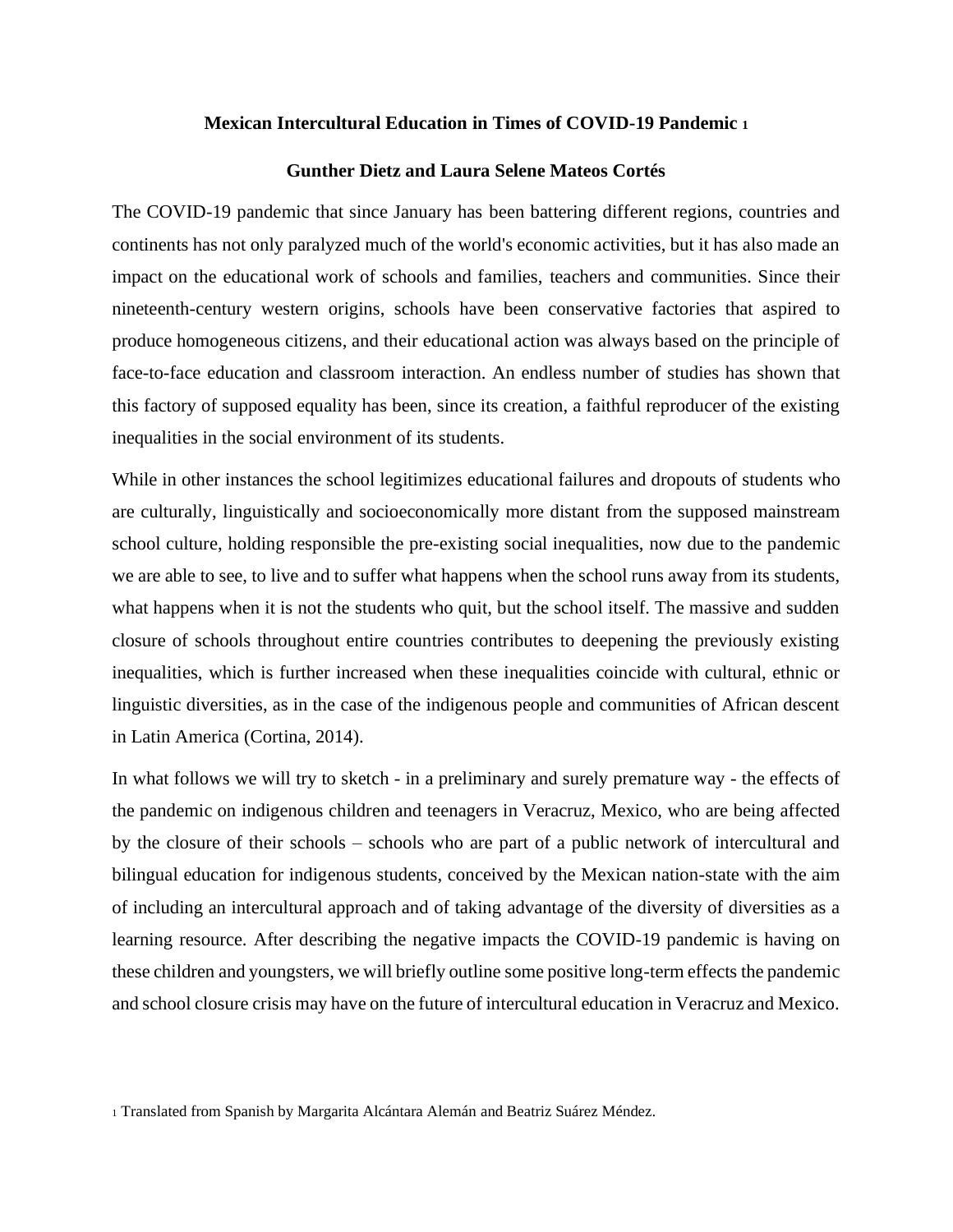### **Deschooling indigenous youth in Veracruz**

In Veracruz, as in the rest of Mexico, there is a subsystem of so-called intercultural and bilingual education for indigenous people made up of preschool and primary schools located in rural and indigenous regions that use both native languages and Spanish as means of instruction (Dietz and Mateos Cortés, 2013). These schools were originally conceived by centralist and vertical *indigenismo* policies of the Mexican state to hispanicize and acculturate indigenous students in order to "integrate" them into a monoculturally and monolingually conceived Mexican society. This legacy, although officially substituted by the contemporary notion of a multicultural and plurilingual Mexico, is still reflected in the application of subtractive or transitional bilingualism strategies which prepare students bilingually in their first school years to transit from a bilingual primary to a monolingual Spanish secondary education, where they no longer "need" their mother tongue to study higher education levels. Accordingly, in secondary education there is no bilingual subsystem; instead, in some regions with stronger ethnic claims making, isolated subjects on "Regional language and culture" are offered, while the rest of the classes follow the national school curriculum, a curriculum that in Mexico is still strongly centralized by the federal Ministry of Education (*Secretaría de Educación Pública*, SEP), which applies national parameters and official textbooks.

In mid March 2020, as the health authorities imposed the closure of every school institution in Mexico, the SEP came up with an ambitious distance-learning program, called "Learn at Home" (*Aprende en Casa*; cf. [https://www.aprendeencasa.mx/aprende-en-casa/acceso.html\)](https://www.aprendeencasa.mx/aprende-en-casa/acceso.html), which was designed and developed from Mexico City and was streamed through internet, transmitted through public television and in some cases broadcasted by the few public radio stations existing in the country. The program, which was obviously developed in a short timespan as an emergency action, managed to provide some audiovisual resources to complement the official textbook so that children, along with their parents, in their homes could receive lessons organized by the traditional subjects of the national curriculum and carry out tasks that would then form part of a so-called "folder of experiences" assembled individually by each child.

As Kalman (2020) illustrates in detail, this program implies a step backward and a return to pedagogical strategies of memorization, to a conventional curriculum fragmented into subjects, to decontextualized notions of learning and to regaining the central importance of the textbook - all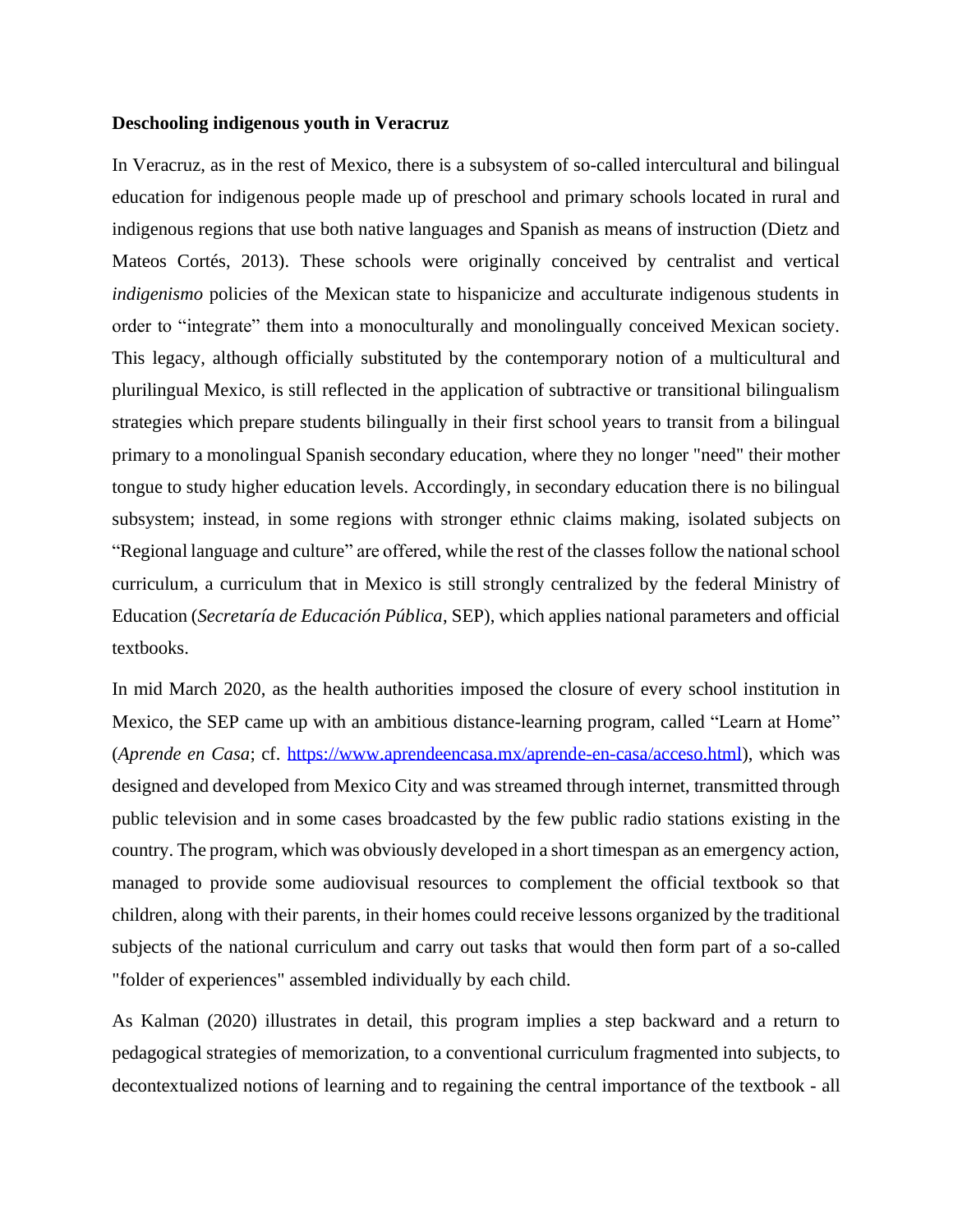of them are elements that the so-called "New Mexican School" (SEP-SEB, 2019), the educational model of the current, center-left federal government aimed to abolish and to replace by a new notion of school founded on meaningful learning, on the centrality of the learners as educational subjects and on the redefinition and re-professionalization of teachers, who were supposed to stop acting as one-way knowledge brokers of textbooks, but who would now act as creative mediators and facilitators of different learning experiences that include local knowledges and who promote dialogues of academic as well as lifeworld knowledges.

"Learn at Home", evaluated at the end of the March through June term by SEP as a successful program with regard to its coverage and monitoring numbers, has not only meant a backlash by reinstalling school centralism through central national textbooks as only valid source of knowledge, but for millions of indigenous students it has also meant a complete return to monolingualism in Spanish: only few television or radio programs in Veracruz eventually included some short segment in Nahuatl, Tutunakú or in another indigenous language of Veracruz, but when doing so the indigenous language was conceived again as an isolated school subject, as an object of study and it was not used as means of daily academic communication. Apparently, the situation is not very different from other indigenous regions of Mexico, as an overview by Gallardo Gutiérrez (2020) reveals.

This backlash affects the still weak bridges that were being built between the intercultural and bilingual public school and the local communities: all community links and exchanges that throughout the last years had been slowly, but efficiently developed and promoted by the indigenous bilingual teachers in the Huasteca, in the Totonacapan, in the highlands of Zongolica and in southern region of the Sierra de Santa Martha, the four main indigenous regions in Veracruz, suddenly disappeared from the educational agenda. The complex and innovative translation processes between academic knowledge and the community knowledge with which the intercultural education subsystem in Veracruz has been experimenting and innovating in the last few years just disappeared from the official educational priorities, now focused solely on "making ends meet" and on prioritizing the "learning outcomes" of the national curriculum.

Besides these setbacks, whose long-term impact on bilingual youth's learning processes will yet have to be assessed, the choice of distance-learning has once again disempowered the central figure of educational innovations – the role of the intercultural bilingual teacher. During the pandemic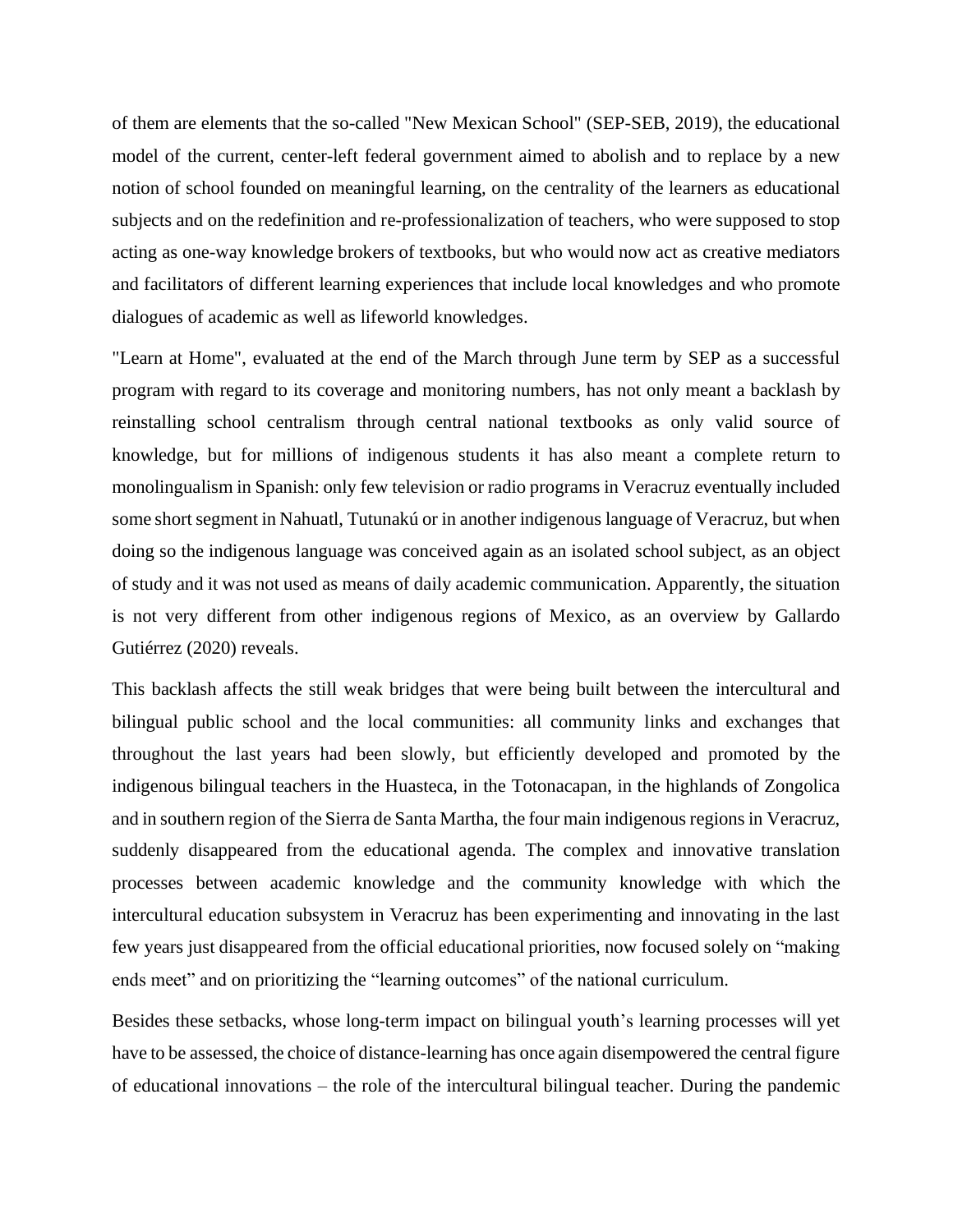programs such as "Learn at home" have de facto sent the message to households that parents could and should replace the role of the teacher – a process of teacher disempowerment which is rooted in neoliberal educational reforms that suggest that "everyone can be a teacher". Therefore, once the peak of the pandemic is over, the Mexican school system will have to reinvent a coherent role model of its teacher, which right now is completely inconsistent and contradictory to its supposedly "New Mexican School" discourse.

Apart from these effects, there is a strong concern about the underlying monocultural and urbancentric bias of the actions taken by educational policies in times of pandemic. Both the federal health authorities with their slogan "Stay at home" (*Quédate en casa*) and the educational authorities with its corollary "Learn at home" (*Aprende en casa*) reflect a middle-class image of "home", of an often imaginary domestic unit which ignores not only the diversity of culturally specific rural, rurban, semiurban and urban residence patterns, but also the great inequality prevailing in the access to internet as well as to the physical infrastructure of study spaces at home (Pérez Hernández & Gaitán Rossi, 2020).

In several regions of Veracruz , as also happens in other Mexican states (Lemus Jiménez et al., 2020; Ojarasca, 2020), indigenous communities reacted to the pandemic in culture specific ways, not by passively confining themselves to individualized, fragmented domestic units, but by closing off all access to their community as a whole, so as to remain not at home, but in their community. These bottom-up local strategies, which the communities even managed to impose on their own local neighbors wo where trying to return home after losing their jobs in urban or tourist areas, in order to limit the danger of infection that these temporary migrations implied, have not been perceived or taken advantage of by the educational authorities. As a consequence, intercultural educational strategies to promote "learning inside my community" to complement the official todown strategy of "Learn at home" were not considered at all.

Despite this neglect, in the intercultural education subsystem for indigenous students of Veracruz there have been impressive examples of teachers who have done their best to maintain contact with their pupils through personal visits, individual phone calls, messages through local community radios or by WhatsApp messages (where available) for parents. However, at most with these efforts it was possible to diversify some teaching materials that were delivered to complement the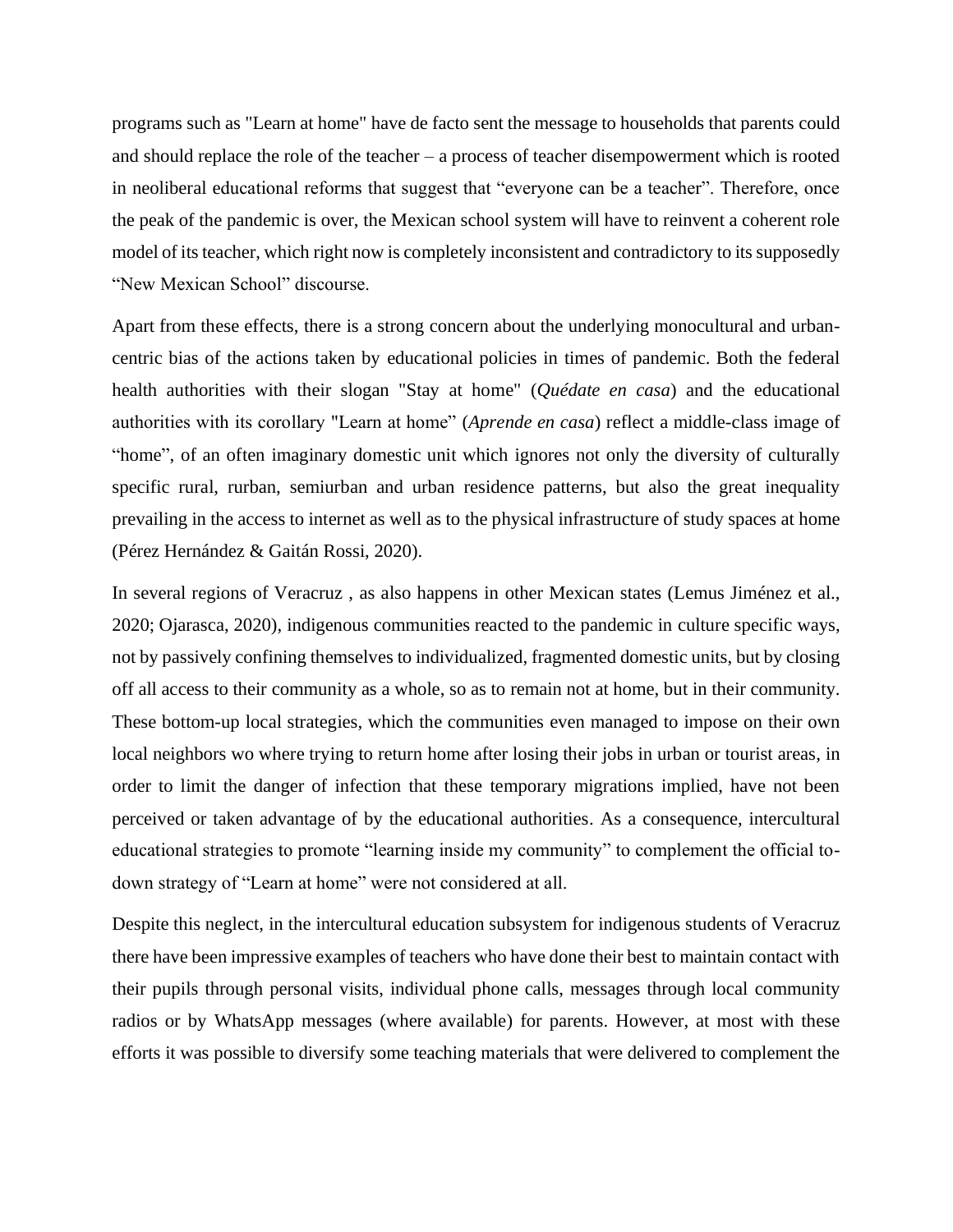textbook or the "Learn at home" program, but the teachers could hardly really promote or accompany their pupils' learning processes.

Considering the devastating economic impact of the pandemic, we are aware that many children and teenagers were unable to engage in their distance learning classes as they were busy supporting their parents in peasant subsistence activities on the fields or in local informal trade. It remains to be evaluated how many of these indigenous youngsters will be able to return later on the already existing gap between school and community has been further deepened.

### **The need to transform schools and school-community relations**

All these negative consequences have put into question the continuity of an intercultural and inclusive approach to Mexican and Veracruz public education, which has taken troubling steps back towards a monocultural, linguistically biased, excluding and discriminatory educational model. Educational policy seems to imply that the use of diversity, of intercultural learning and of local knowledge as well as the much needed transformation of the school institution into a community of inclusive learning are "luxuries" that cannot be maintained in times of pandemic. However, we consider that once the pandemic times has turned into a "new normality", it is even more pressing to insist on the need to interculturalize the school, any school, which will have to go through a deep process of institutional transformation in order to survive, to recover its legitimacy and to maintain its meaning in the face of the realities of diversity and inequality that communities, their children and youth are experiencing.

Among the positive aspects the forced deschooling brought, we highlight the new role of households and the still only implicit - recognition of the importance of intergenerational dialogues and peer processes for children and youngsters' learning processes. Mothers, fathers, sisters, brothers and grandparents must finally be recognized as key subjects of these learning processes in the new scenarios of "hybrid models" (Barrón Tirado, 2020) that in the future will combine moments of face-to-face teaching with other distant learning moments. And together with the domestic units, the communities themselves will also have to be recognized as educational subjects, which during the pandemic have been gathering a huge amount of experiential learning. These concrete experiences are in fact applications of the project method and of cooperative learning, methods widely defended by intercultural and inclusive education.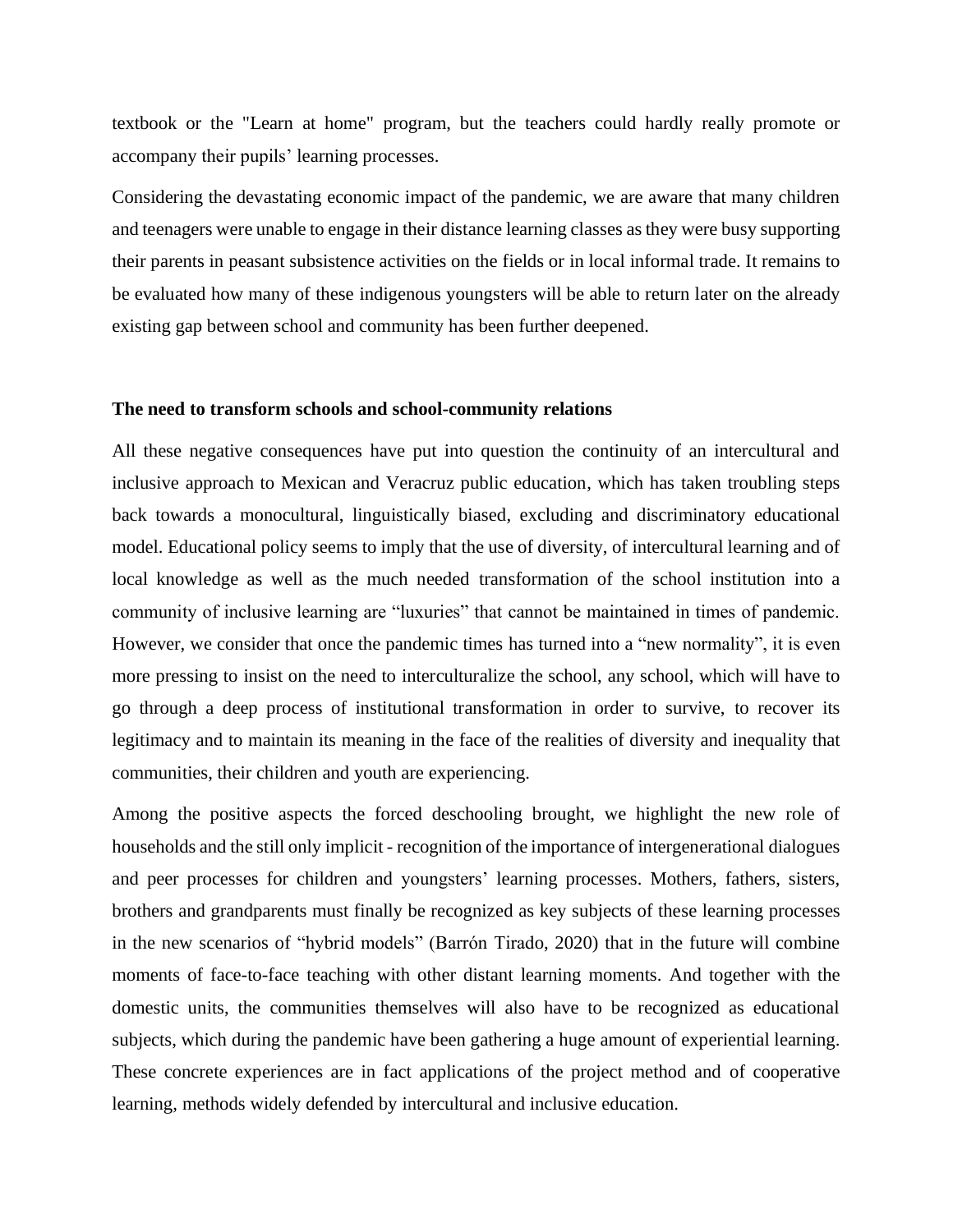The community service aspect of schools and their relationship with the territory not only as a context, but also as a "text" providing meaningful learning have long been claimed by intercultural education as central axes that help to rethink, to reinvent and to transform the school inductively, "from below". In our "back to normal" future, a future that will be shaped by intermittent pandemics, it is completely out of date and dysfunctional to continue to view school as the last link in a vertical, hierarchical and monocultural chain of command. In each region and locality, urban as well as local, the school has to be redesigned both in its closed and - particularly in times of COVID-19 - in its open spaces, in its classroom and its community moments, in school calendars, in the temporary organization of the group shifts and turns, in the sizes of the student groups and in the distinction and/or combination of their levels, as is already practiced in so-called "multigrade schools", in which teachers attend different grades simultaneously (Juárez Bolaños, 2016). The flexibility of this educational modality, often stigmatized by the urban-centric vision that prefers large complete schools, makes multigrade education a pioneer for the necessary changes in every school <sup>2</sup>.

In order to generate and consolidate these processes of transformation the school institution needs, centrally imposed decrees will no longer work, as well as the guide documents and the evaluation portfolios imposed by the ministry's offices through supervisions and headquarters, until they vertically are imposed on the school head masters, reflecting the outdated Taylorist model of school administration. Much more decisive, both for the students' successful learning processes and for the health security of every school, will now be closely knit school-community or neighborhood alliances, as well as synergies between the school community, the community authorities and the local health entities. In indigenous regions of Veracruz, these entities include both "official," governmental rural health services and indigenous customary health authorities, such as traditional doctors, healers and midwives. We should not forget that in Latin America indigenous people have been for centuries and still are key actors in resilience and resistance to different waves of catastrophic historical pandemics; as survivors, they can therefore turn to their "biocultural memory" (Toledo and Barrera Bassols, 2008) when facing the contemporary pandemic.

<sup>2</sup> In Mexico such multigrade schools are not an isolated exception: about 44% of all public primary schools in the country are multigrade schools (Schmelkes and Águila, 2019).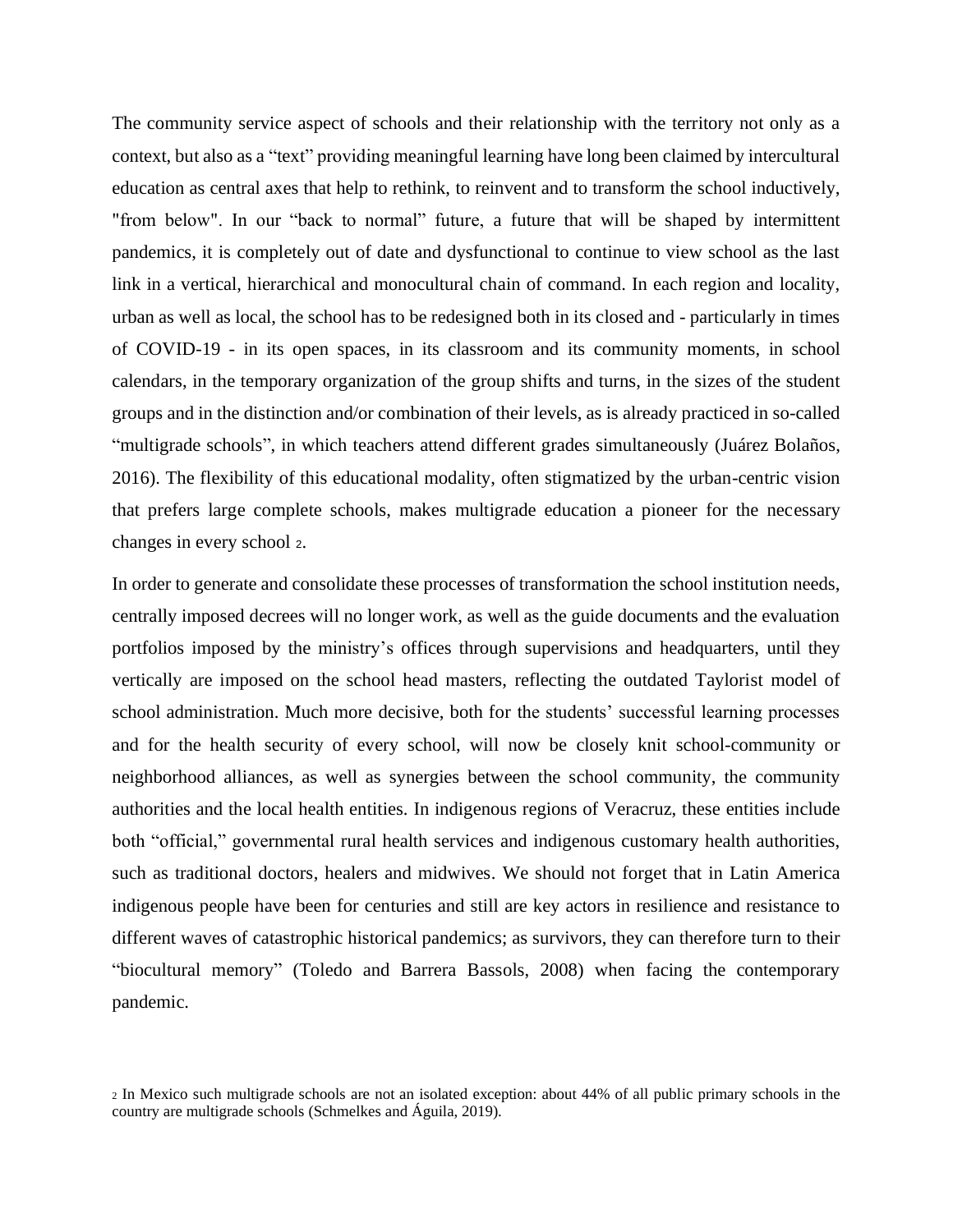### **Final remarks**

When the pandemic has not even reached its peak in Mexico, current government plans are based on the – in our opinion illusionary - idea of gradually recovering full attendance by returning to the pre-pandemic school. The recommended strategy "Back to school in the new normal" that SEP has just elaborated foresees a regionally staggered reopening of the schools; again, however, the decisions in this regard are not devolved to the school communities or to local authorities, but they will be taken centrally and far away by the federal and state health authorities. This strategy includes sanitary filters and space modifications, which in some cases are impossible due to infrastructural limitations, but it does not question the conventional operation of the educational institution.

Instead of such a "re-normalizing" approach, instead of promising normality with no ifs or buts, the upcoming 2020-2021 school year should be conceived by all actors as the beginning of a slow and long process of educational experimentation and innovation from below, something that the intercultural approach always proposes and defends. However, this margin of maneuver and autonomy must be conquered and obtained in negotiations that are only beginning to emerge. Unfortunately, in Veracruz, but also in the rest of the country, it seems that the pandemic has reempowered centralized instances of educational, health and political decisions in general. This will pose very specific challenges that rural, but also urban, schools in Veracruz will soon face.

In the indigenous bilingual teaching profession in Veracruz, important initiatives to generate educational projects from below in favor of indigenous people and their communities have already been started before the pandemic, such as the current *Proyecto educativo indígena para Veracruz* (cf. [https://elmanifiesto.com.mx/2019/10/02/proyecto-pedagogico-en-veracruz-desnuda-la](https://elmanifiesto.com.mx/2019/10/02/proyecto-pedagogico-en-veracruz-desnuda-la-educacion-indigena/)[educacion-indigena/\)](https://elmanifiesto.com.mx/2019/10/02/proyecto-pedagogico-en-veracruz-desnuda-la-educacion-indigena/); it emerged some months before the pandemic from the teachers' movement itself through a process of local and regional consultation and analysis that teachers carry out on the limits as well as the achievements of intercultural and bilingual indigenous education, in order to design and exchange alternatives experienced from below, through grassroots networks of teachers and schools. Both teachers and educational researchers, we must defend these innovations and intercultural transformations in order to reverse the hegemonic monocultural and monolingual backlash affecting intercultural schools in Veracruz and Mexican schools.